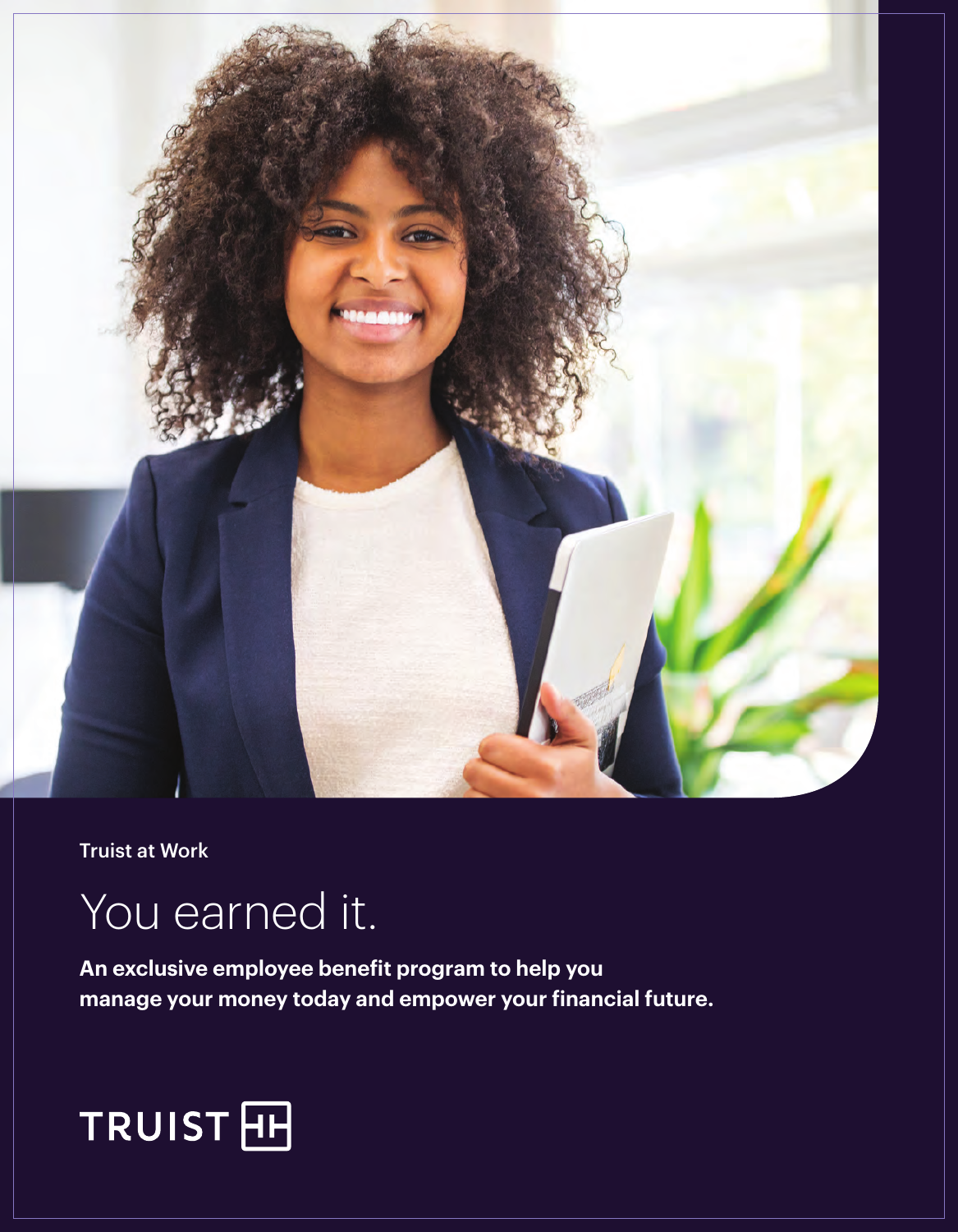## You've got plans for your life.

Travel. Education. Chasing a personal passion. Wherever you want your life to take you, you'll need the financial freedom to get there.

Truist At Work makes it easier for you to manage your day-to-day financial needs and prepare for the future you want. And this exclusive program is available to you because your employer cares about your financial well-being. They are teaming up with Truist to offer you the tools and services to manage your money today and prepare for the future.

This program includes a comprehensive package of solutions to make your financial life better.

### **A comprehensive package of banking solutions**

### **Access**

#### **Stay connected to your money**

- Online and mobile banking features—including mobile check deposits, alerts, and Zelle®1 —a safe way to quickly send and receive money.
- Online tools for goal setting, budgeting, bill paying, and more.
- Convenient local branches and ATMs.
- Custom alerts, debit card controls, fraud monitoring, and our Zero Liability policy.<sup>2</sup>

### **Expertise**

#### **Guidance and steps to plan for a better now**

- Knowledgeable experts financial reviews and consultations on everyday banking, loans, investments, insurance,<sup>3</sup> and more.
- Make a mind-money connection to enact overall positive change. Money and Mindset site—take the next step in empowering your life with helpful guidance and encouragement on how to plan for a better you.
- Tips and resources to keep your account safe and secure.

### **Rewards**

#### **Better value**

- Cash-back deals<sup>4</sup> at select merchants on Truist credit<sup>5</sup> or debit cards.
- Rewards programs on eligible credit cards—so you can make the most of everyday purchases.
- Eligible for banking benefits with perks.

**Investment and Insurance Products: Are not FDIC or any other government agency insured • are not bank guaranteed • may lose value**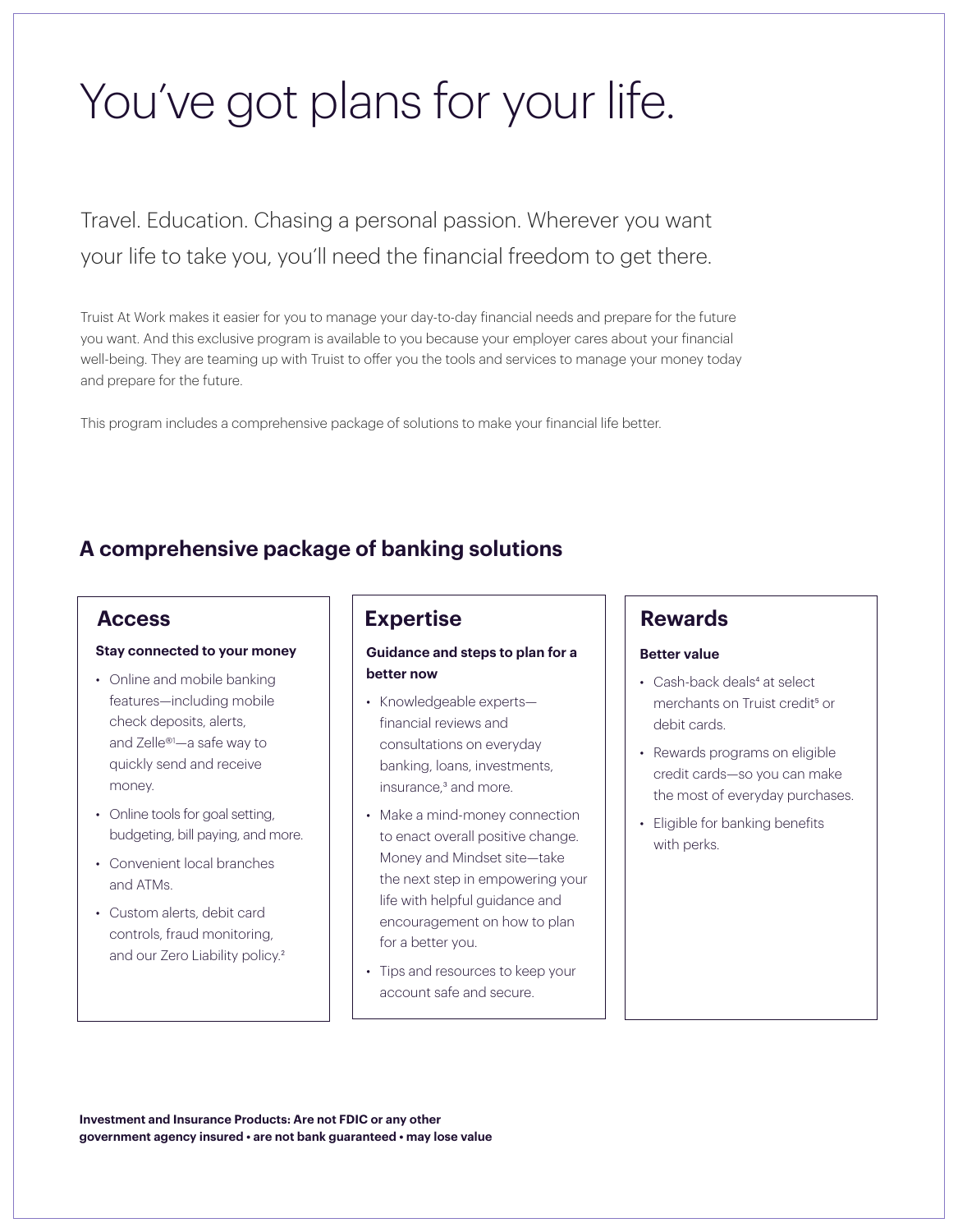## Checking and savings options that fit your life

|                                                                   |                                                                                                                                                                                                                                                                                                                                                                                                                                                                                                         | <b>Truist Dimension Checking</b>                                                                                                                                                                                                                                                                                                                                                                                                                                       |                                                                                                                                                                                                                                                                                                                                                                                                              |                                                                                                                                                                                                                                                                                                                                                                                                                       |
|-------------------------------------------------------------------|---------------------------------------------------------------------------------------------------------------------------------------------------------------------------------------------------------------------------------------------------------------------------------------------------------------------------------------------------------------------------------------------------------------------------------------------------------------------------------------------------------|------------------------------------------------------------------------------------------------------------------------------------------------------------------------------------------------------------------------------------------------------------------------------------------------------------------------------------------------------------------------------------------------------------------------------------------------------------------------|--------------------------------------------------------------------------------------------------------------------------------------------------------------------------------------------------------------------------------------------------------------------------------------------------------------------------------------------------------------------------------------------------------------|-----------------------------------------------------------------------------------------------------------------------------------------------------------------------------------------------------------------------------------------------------------------------------------------------------------------------------------------------------------------------------------------------------------------------|
|                                                                   | <b>Truist Focus</b><br><b>Checking</b>                                                                                                                                                                                                                                                                                                                                                                                                                                                                  | Core Tier<br>(Account balances<br>less than \$25,000)                                                                                                                                                                                                                                                                                                                                                                                                                  | Select Tier<br>(Account balances<br>\$25,000-99,999.99)                                                                                                                                                                                                                                                                                                                                                      | <b>Premier Tier</b><br>(Account balances<br>\$100,000 or more)                                                                                                                                                                                                                                                                                                                                                        |
| Monthly<br>maintenance fee <sup>6</sup>                           | \$15                                                                                                                                                                                                                                                                                                                                                                                                                                                                                                    | \$20                                                                                                                                                                                                                                                                                                                                                                                                                                                                   |                                                                                                                                                                                                                                                                                                                                                                                                              |                                                                                                                                                                                                                                                                                                                                                                                                                       |
| To avoid monthly maintenance<br>fees (meet one qualifier)         | · Make \$750 or more in total qualifying<br>direct deposits <sup>7</sup> per statement cycle.<br>· Maintain an average ledger balance <sup>8</sup> of<br>\$1,000 or more per statement cycle.<br>· Maintain a total combined balance <sup>9</sup> of<br>\$15,000 or more in Truist-related accounts <sup>to</sup><br>across personal deposits and all<br>investments <sup>11</sup> per statement cycle.<br>· Link a related Truist personal mortgage of<br>\$150,000+ aggregate (original loan amount). | · Make \$3,000 or more in total qualifying direct deposits <sup>7</sup> per statement cycle.<br>• Maintain a total combined monthly average ledger balance89 of \$10,000 or more in Truist-related accounts <sup>10</sup> across personal<br>deposits and all investments <sup>11</sup> per statement cycle.<br>· Have a linked personal Truist credit card, mortgage, or loan. <sup>12</sup><br>. Hold a linked Truist Small Business Checking account. <sup>13</sup> |                                                                                                                                                                                                                                                                                                                                                                                                              |                                                                                                                                                                                                                                                                                                                                                                                                                       |
| No-fee non-Truist ATM<br>transactions                             | Four per statement cycle (fees may<br>be charged by ATM owner)                                                                                                                                                                                                                                                                                                                                                                                                                                          | One per statement<br>cycle plus one surcharge                                                                                                                                                                                                                                                                                                                                                                                                                          | Three per statement cycle plus three<br>surcharges                                                                                                                                                                                                                                                                                                                                                           | Unlimited per statement cycle<br>plus unlimited surcharges                                                                                                                                                                                                                                                                                                                                                            |
| Maintenance fee waived on<br>a personal Truist Savings<br>account | Yes                                                                                                                                                                                                                                                                                                                                                                                                                                                                                                     | Yes                                                                                                                                                                                                                                                                                                                                                                                                                                                                    | Yes                                                                                                                                                                                                                                                                                                                                                                                                          | Yes                                                                                                                                                                                                                                                                                                                                                                                                                   |
| First order of<br>personalized checks                             | Fee with certain check designs <sup>14</sup>                                                                                                                                                                                                                                                                                                                                                                                                                                                            | Free                                                                                                                                                                                                                                                                                                                                                                                                                                                                   | Free                                                                                                                                                                                                                                                                                                                                                                                                         | Free                                                                                                                                                                                                                                                                                                                                                                                                                  |
| No-fee money orders and<br>official checks                        | Yes                                                                                                                                                                                                                                                                                                                                                                                                                                                                                                     | Yes                                                                                                                                                                                                                                                                                                                                                                                                                                                                    | Yes                                                                                                                                                                                                                                                                                                                                                                                                          | Yes                                                                                                                                                                                                                                                                                                                                                                                                                   |
| Waiver of overdraft<br>protection transfer fees                   | Two per statement cycle                                                                                                                                                                                                                                                                                                                                                                                                                                                                                 | <b>No</b>                                                                                                                                                                                                                                                                                                                                                                                                                                                              | One per statement cycle                                                                                                                                                                                                                                                                                                                                                                                      | Unlimited                                                                                                                                                                                                                                                                                                                                                                                                             |
| <b>Additional benefits</b>                                        | Receive a 3x5 safe deposit box at no<br>charge or a \$40 discount on a larger<br>box (subject to availability).                                                                                                                                                                                                                                                                                                                                                                                         | Delta SkyMiles® Debit Card <sup>15</sup> (optional)<br>with an annual fee of \$95<br>10% loyalty bonus on eligible cash<br>rewards <sup>16</sup> redeemed and deposited<br>into an eligible Truist personal account<br>or miles <sup>17</sup> redeemed through the Truist<br>rewards program with eligible Truist<br>personal credit cards. All credit cards<br>are subject to credit approval.                                                                        | Delta SkyMiles® Debit Card <sup>15</sup> (optional) with<br>an annual fee of \$75 (\$20 discount)<br>25% loyalty bonus on eligible cash rewards <sup>16</sup><br>redeemed and deposited into an eligible<br>Truist personal account or miles <sup>17</sup> redeemed<br>through the Truist rewards program with<br>eligible Truist personal credit cards. All credit<br>cards are subject to credit approval. | Delta SkyMiles® Debit Card <sup>15</sup><br>(optional) with an annual fee of \$25<br>(\$70 discount)<br>50% loyalty bonus on eligible cash<br>rewards <sup>16</sup> redeemed and deposited<br>into an eligible Truist personal<br>account or miles <sup>17</sup> redeemed<br>through the Truist rewards program<br>with eligible Truist personal credit<br>cards. All credit cards are subject to<br>credit approval. |

|                                                                        | <b>Truist Savings</b>                                                                          | <b>Truist Online Savings</b>                                                                   |
|------------------------------------------------------------------------|------------------------------------------------------------------------------------------------|------------------------------------------------------------------------------------------------|
| Online access                                                          | Yes                                                                                            | Exclusively                                                                                    |
| Minimum opening deposit <sup>18</sup>                                  | \$25                                                                                           | \$0                                                                                            |
| Monthly maintenance fee                                                | \$5 waived with qualifying balance <sup>19</sup>                                               | None                                                                                           |
| Can be used as selected overdraft<br>protection account? <sup>18</sup> | Yes                                                                                            | <b>Yes</b>                                                                                     |
| Withdrawal limit fees <sup>20</sup>                                    | \$5 per withdrawal over six with a maximum of six<br>withdrawal limit fees per statement cycle | \$5 per withdrawal over six with a maximum of six<br>withdrawal limit fees per statement cycle |
| Paper statement fee <sup>21</sup>                                      | \$3 Paper Statement Fee - No charge with Paperless<br>Online Statement                         | \$3 Paper Statement Fee - No charge with Paperless Online<br>Statement                         |

Checking and savings accounts are just the beginning. We're here with lending, investment, insurance, and credit solutions to continue smoothly and securely on your financial journey.